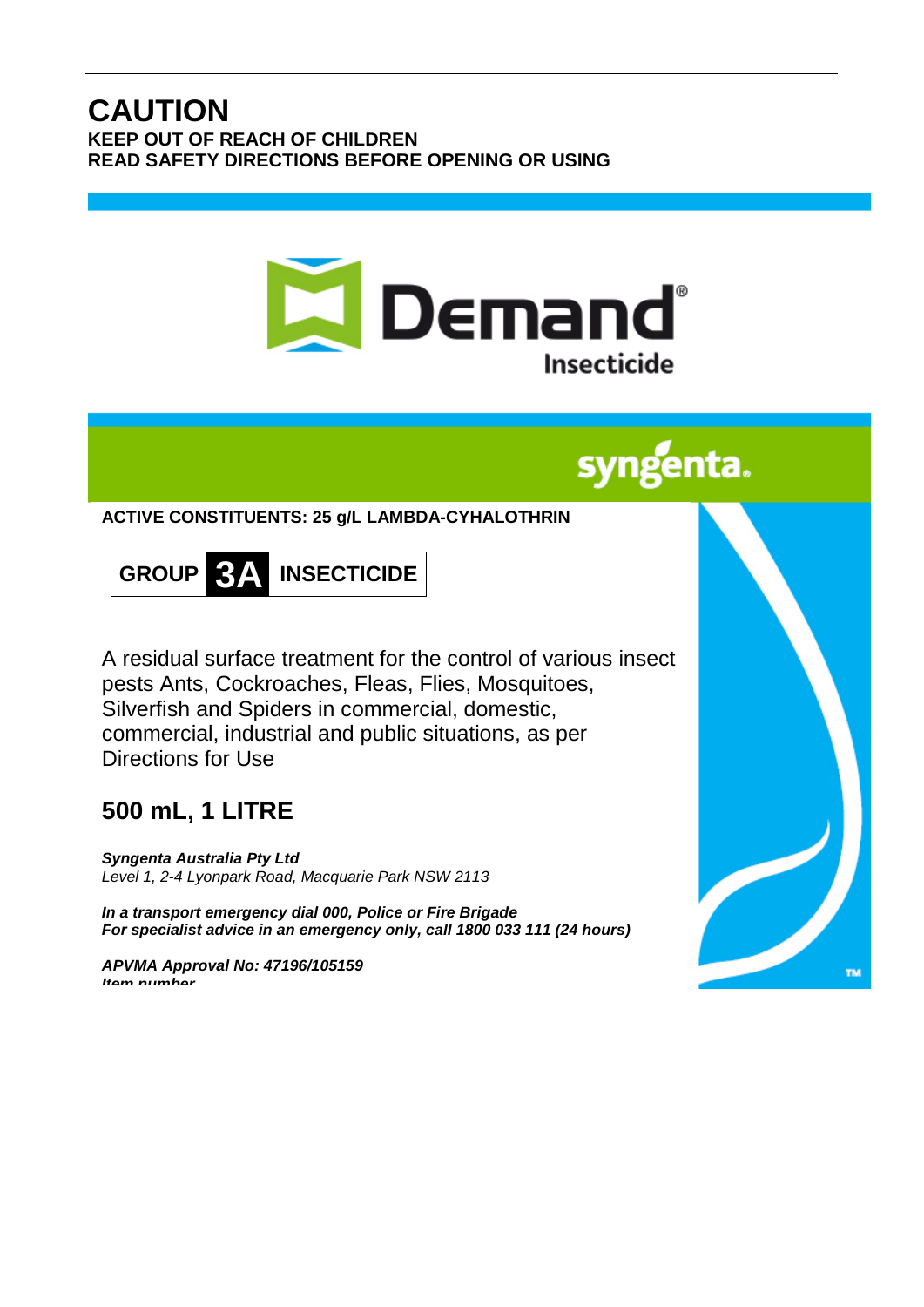### **DIRECTIONS FOR USE**

#### **Restraints**

DO NOT apply by aircraft. DO NOT apply if heavy rains or storms are forecast within 3 days. DO NOT use in farm buildings where grain or crop produce is stored DO NOT apply to mud, sand, mangroves or aquatic habitats

| <b>Situation</b>                                                                                                                                                                                                                                                                                                                                                                                                                                                                                                                                                                                                                                                                                              | <b>Pests</b>                                          | Rate/10L<br>Water                  | <b>Critical Comments</b>                                                                                                                                                                                                                                                                                                                                                                                                                                                                                                                                                                                                                                                                                                                             |
|---------------------------------------------------------------------------------------------------------------------------------------------------------------------------------------------------------------------------------------------------------------------------------------------------------------------------------------------------------------------------------------------------------------------------------------------------------------------------------------------------------------------------------------------------------------------------------------------------------------------------------------------------------------------------------------------------------------|-------------------------------------------------------|------------------------------------|------------------------------------------------------------------------------------------------------------------------------------------------------------------------------------------------------------------------------------------------------------------------------------------------------------------------------------------------------------------------------------------------------------------------------------------------------------------------------------------------------------------------------------------------------------------------------------------------------------------------------------------------------------------------------------------------------------------------------------------------------|
| Commercial, domestic,<br>industrial and public buildings<br>including<br>barracks, factories, farm<br>buildings, food<br>processing/handling<br>establishments, hospitals, hotels<br>and motels, offices, residential<br>homes, restaurants, schools,<br>shops, storerooms, transportation<br>equipment such as aircraft, boats,<br>buses, ships, trains, warehouses<br>and other situations which fall<br>within the above definitions<br>including outdoor or external<br>areas associated with such<br>establishments<br>On surfaces including<br>cement (painted, unpainted and<br>rendered), ceramic tiles, painted<br>plasterboard, steel (stainless and<br>enamelled), wood (painted and<br>unpainted) | Ants,<br>Cat Flea,<br><b>House Flies</b>              | 200 mL                             | Apply dilute spray at the rate of<br>$5 L/100 m2$ or to runoff.<br>Ants, cockroaches and house flies<br><b>Indoors</b><br>DEMAND (200 mL rate only) can deliver<br>residual control of up to 12 months.<br><b>Outdoors</b><br>DEMAND (200 mL rate only) can deliver<br>residual control of up to 3 months.<br><b>Crawling insects</b><br>Locate possible harbourages and<br>thoroughly apply DEMAND as a coarse<br>low pressure spray to these areas.<br>Barrier spraying around infestation<br>origin points may increase control.<br><b>Flying insects</b><br>Apply as a residual surface treatment to<br>indoor and outdoor areas where insects<br>rest or harbour. All people and animals<br>should be removed from areas prior to<br>treatment. |
|                                                                                                                                                                                                                                                                                                                                                                                                                                                                                                                                                                                                                                                                                                               | American<br>Cockroaches<br>(Periplaneta<br>americana) | Clean out<br>160 mL<br>Maintenance |                                                                                                                                                                                                                                                                                                                                                                                                                                                                                                                                                                                                                                                                                                                                                      |
|                                                                                                                                                                                                                                                                                                                                                                                                                                                                                                                                                                                                                                                                                                               |                                                       | 100 mL                             |                                                                                                                                                                                                                                                                                                                                                                                                                                                                                                                                                                                                                                                                                                                                                      |
|                                                                                                                                                                                                                                                                                                                                                                                                                                                                                                                                                                                                                                                                                                               | German<br>Cockroaches<br>(Blattella<br>germanica)     | Clean out<br>200 mL                |                                                                                                                                                                                                                                                                                                                                                                                                                                                                                                                                                                                                                                                                                                                                                      |
|                                                                                                                                                                                                                                                                                                                                                                                                                                                                                                                                                                                                                                                                                                               |                                                       | Maintenance<br>100 mL              |                                                                                                                                                                                                                                                                                                                                                                                                                                                                                                                                                                                                                                                                                                                                                      |
|                                                                                                                                                                                                                                                                                                                                                                                                                                                                                                                                                                                                                                                                                                               | Mosquitoes,<br>Spiders                                | 160 mL                             |                                                                                                                                                                                                                                                                                                                                                                                                                                                                                                                                                                                                                                                                                                                                                      |
|                                                                                                                                                                                                                                                                                                                                                                                                                                                                                                                                                                                                                                                                                                               | Silverfish                                            | 100 mL                             |                                                                                                                                                                                                                                                                                                                                                                                                                                                                                                                                                                                                                                                                                                                                                      |
| Vegetation such as bushes,<br>hedges, leaf litter, ornamentals<br>and shrubs, particularly in shady<br>and damp areas around buildings                                                                                                                                                                                                                                                                                                                                                                                                                                                                                                                                                                        | Mosquitoes                                            | 160 mL                             | Create a perimeter barrier by applying<br>to the vertical face of the outer<br>perimeter of vegetation harbouring<br>mosquitoes.<br>Apply a spray volume of 5 L/100 m <sup>2</sup><br>vertically from the leaf litter at the base<br>to a height not exceeding 2 metres.<br>Ensure good coverage to both leaf<br>surfaces and good penetration into the<br>vegetation barrier.<br>DEMAND can deliver residual control of<br>up to 14 weeks with reduced activity<br>over time. Re-apply at intervals no less<br>than 10 weeks during the mosquito<br>season.<br>NOTE: NOT all native species have<br>been tested for phytotoxicity. If<br>concerned treat a small area first.                                                                        |

### **NOT TO BE USED FOR ANY PURPOSE, OR IN ANY MANNER, CONTRARY TO THIS LABEL UNLESS AUTHORISED UNDER APPROPRIATE LEGISLATION**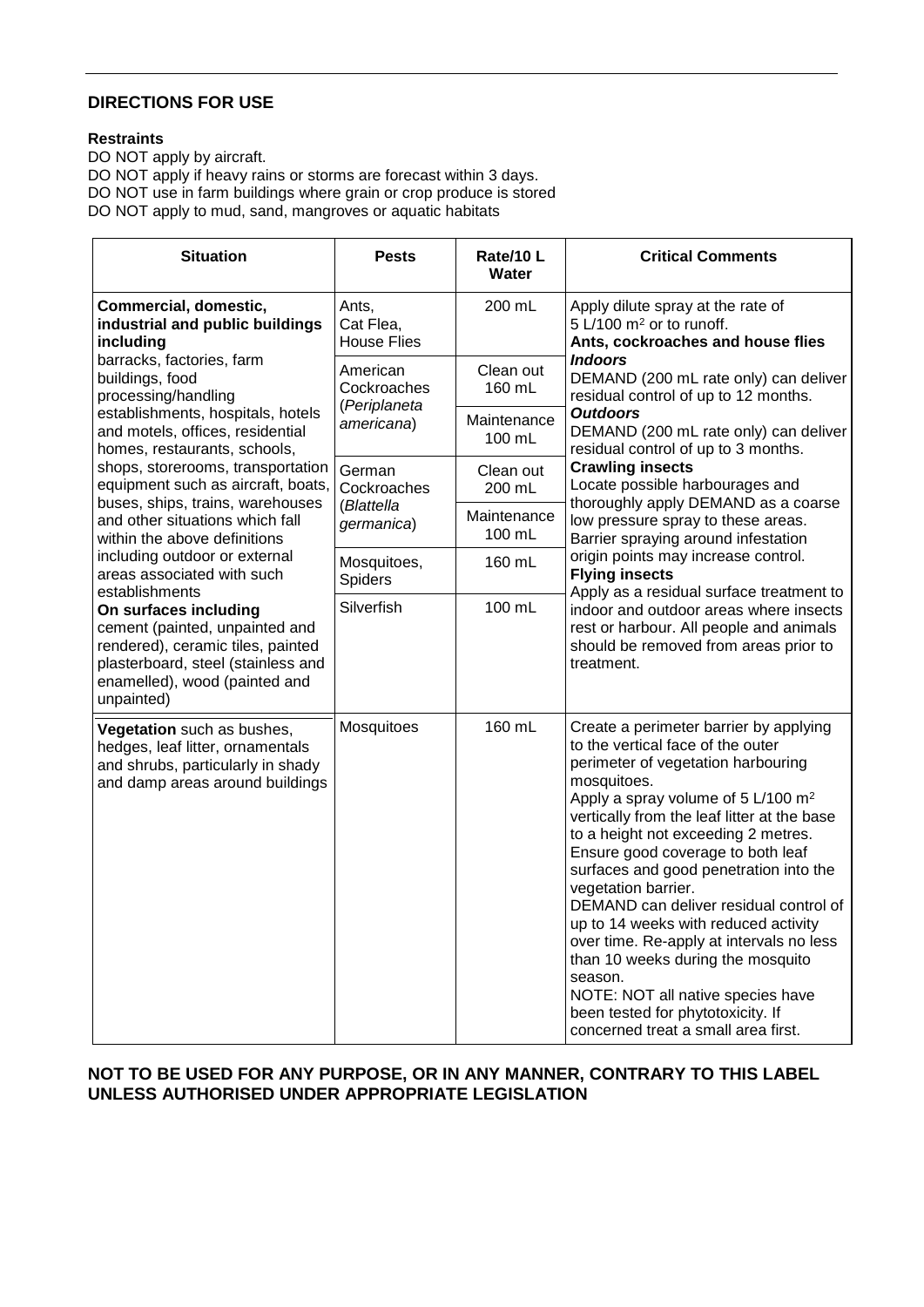#### **GENERAL INSTRUCTIONS**

#### **Mixing**

- 1. Half fill the spray tank with water.
- 2. Shake DEMAND well before use.
- 3. Measure the required amount of DEMAND using the device attached to the cap.
- 4. Pour the measured dose of DEMAND into the sprayer.
- 5. Add the remaining water, close sprayer, shake and pump to correct pressure and apply spray.



For insecticide resistance management DEMAND Insecticide is a Group 3A insecticide. Some naturally occurring insect biotypes resistant to DEMAND and other Group 3A insecticides may exist through normal genetic variability in any insect population. The resistant individuals can eventually dominate the insect population if DEMAND or other Group 3A insecticides are used repeatedly. The effectiveness of DEMAND on resistant individuals could be significantly reduced. Since occurrence of resistant individuals is difficult to detect prior to use, Syngenta Australia Pty Ltd accepts no liability for any losses that may result from the failure of DEMAND to control insects. DEMAND may be subject to specific resistance management strategies. For further information contact your local supplier, Syngenta representative or local agricultural department agronomist.

#### **PRECAUTIONS**

Cover all foodstuffs before application. DO NOT allow spray to contact food, food preparation surfaces and utensils. When using in farm buildings do not spray directly onto livestock, their food, water, litter, feed bins or surfaces accessible to stock.

**Before Use:** Remove or cover all exposed foodstuff. Cover all dishes and utensils and surfaces where food is prepared. Remove animals, remove or cover all exposed stock feed, feed and water containers and troughs, places where stock feed is prepared or stored, and milking equipment.

**After Use:** Thoroughly ventilate treated areas. Clean up thoroughly before processing/serving resumes.

#### **RE-ENTRY (treated vegetation)**

DO NOT enter treated areas until the spray has dried. If prior entry is necessary, wear protective clothing and chemical resistant gloves. If areas treated are readily accessible by the public, a suitable DO NOT ENTER – CHEMICAL SPRAYING IN PROGRESS warning sign should be erected, until the spray has dried.

#### **PROTECTION OF WILDLIFE FISH, CRUSTACEANS AND ENVIRONMENT**

Very toxic to aquatic life. DO NOT contaminate wetlands or watercourses with this product or used containers.

Remove or cover fish tanks before use.

#### **PROTECTION OF HONEY BEES AND OTHER INSECT POLLINATORS**

Highly toxic to bees. DO NOT spray when bees are actively foraging. DO NOT allow spray drift to flowering plants in the vicinity of the treatment area. Risks to bees is reduced by spraying in early morning and late evening while bees are not foraging.

#### **STORAGE AND DISPOSAL**

Store in the closed, original container in a cool, well ventilated area. DO NOT store for prolonged periods in direct sunlight. Triple rinse containers before disposal. Add rinsings to spray tank. DO NOT dispose of undiluted chemicals on site. If recycling, replace cap and return clean containers to recycler or designated collection point. If not recycling, break, crush or puncture and deliver empty packaging to an approved waste management facility. If an approved waste management facility is not available, bury the empty packaging 500 mm below the surface in a disposal pit specifically marked and set up for this purpose, clear of waterways, desirable vegetation and tree roots, in compliance with relevant local, state or territory government regulations. DO NOT burn empty containers and or product.

#### **SAFETY DIRECTIONS**

**Will irritate the eyes and skin. Facial skin contact may cause temporary facial numbness. Avoid contact with eyes and skin. When preparing the spray and using the prepared spray wear:**

- **cotton overalls buttoned to the neck and wrist**
- **a washable hat**
- **elbow-length PVC gloves**

**If product on skin, immediately wash area with soap and water. After use and before eating, drinking or smoking, wash hands, arms, and face thoroughly with soap and water. After each day's use wash gloves and contaminated clothing.**